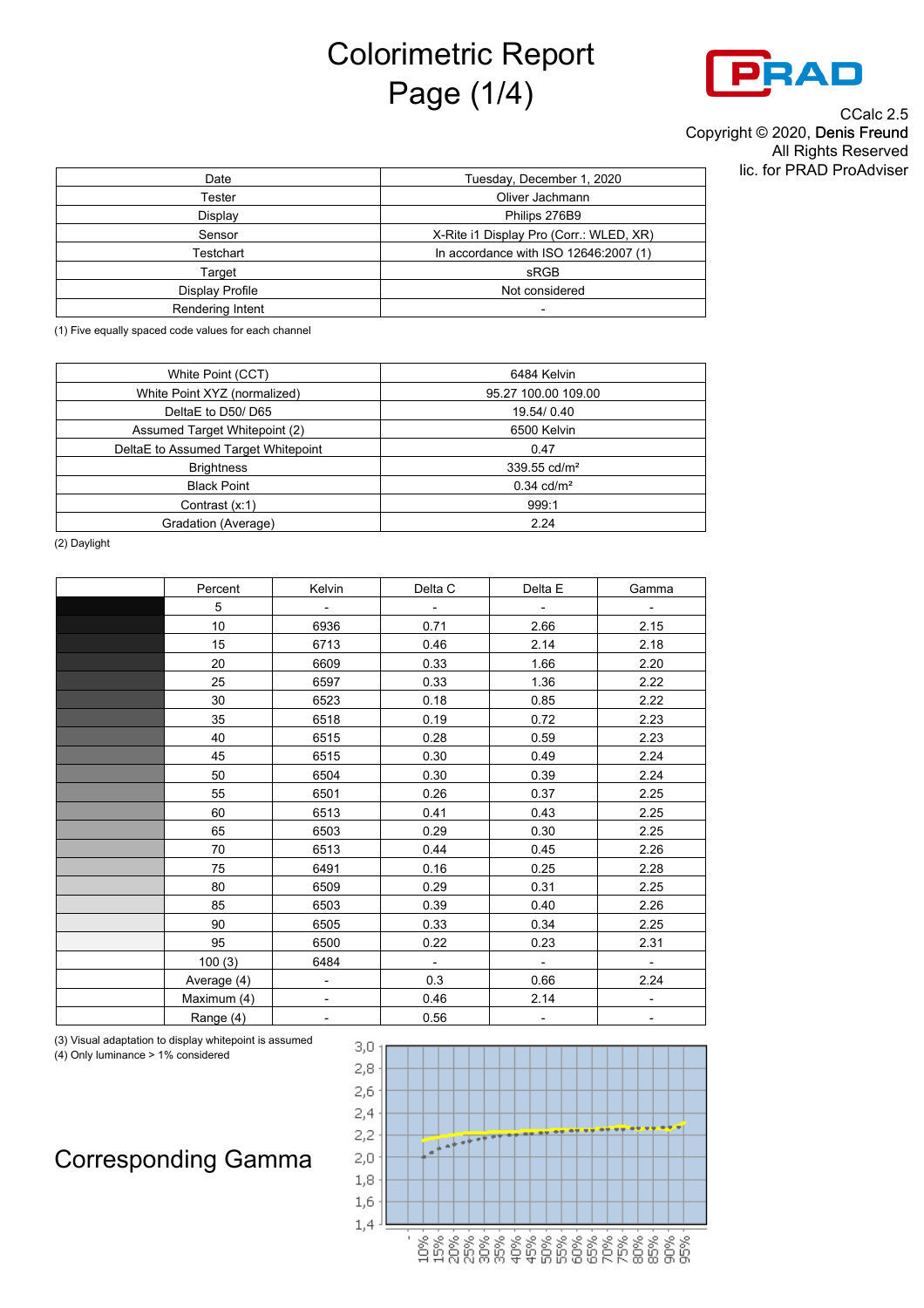## Colorimetric Report Page (2/4)



CCalc 2.5 Copyright © 2020, Denis Freund All Rights Reserved lic. for PRAD ProAdviser

| Date             | Tuesday, December 1, 2020               |
|------------------|-----------------------------------------|
| Tester           | Oliver Jachmann                         |
| Display          | Philips 276B9                           |
| Sensor           | X-Rite i1 Display Pro (Corr.: WLED, XR) |
| Testchart        | In accordance with ISO 12646:2007 (1)   |
| Target           | sRGB                                    |
| Display Profile  | Not considered                          |
| Rendering Intent |                                         |
|                  |                                         |

(1) Five equally spaced code values for each channel

| <b>RGB</b> | Delta C | Delta H | Delta L | Delta E94 |
|------------|---------|---------|---------|-----------|
| 000        | 0.80    | 0.00    | 0.91    | 1.21      |
| 0063       | 4.34    | 2.07    | 0.89    | 2.12      |
| 00127      | 5.08    | 4.09    | 1.57    | 2.67      |
| 00191      | 4.96    | 4.91    | 1.85    | 2.77      |
| 0 0 255    | 4.12    | 5.27    | 2.07    | 2.77      |
| 0630       | 1.44    | 0.46    | 1.34    | 1.45      |
| 0 63 63    | 0.62    | 0.59    | 1.03    | 1.18      |
| 0 63 127   | 0.80    | 1.21    | 0.33    | 0.86      |
| 063191     | 0.31    | 2.81    | 0.44    | 1.36      |
| 0 63 255   | 0.95    | 3.93    | 1.11    | 1.84      |
| 0 127 0    | 4.54    | 2.02    | 0.47    | 1.52      |
| 0 127 63   | 4.27    | 1.75    | 0.19    | 1.62      |
| 0 127 127  | 2.63    | 1.48    | 0.13    | 1.52      |
| 0 127 191  | 0.76    | 3.47    | 0.56    | 2.22      |
| 0 127 255  | 0.15    | 4.03    | 1.09    | 2.20      |
| 0 191 0    | 7.64    | 3.22    | 0.29    | 1.97      |
| 0 191 63   | 6.87    | 2.62    | 0.11    | 1.86      |
| 0 191 127  | 4.34    | 0.85    | 0.07    | 1.27      |
| 0 191 191  | 3.65    | 1.62    | 0.33    | 1.68      |
| 0 191 255  | 2.20    | 3.20    | 0.71    | 2.15      |
| 0 255 0    | 10.53   | 3.79    | 0.16    | 2.14      |
| 0 255 63   | 9.86    | 3.38    | 0.19    | 2.09      |
| 0 255 127  | 6.88    | 1.36    | 0.27    | 1.50      |
| 0 255 191  | 5.45    | 0.80    | 0.42    | 1.48      |
| 0 255 255  | 4.56    | 1.46    | 0.61    | 1.74      |
| 6300       | 0.76    | 2.36    | 0.77    | 1.78      |
| 63063      | 1.23    | 0.62    | 0.60    | 0.83      |
| 63 0 127   | 1.80    | 2.88    | 0.40    | 1.48      |
| 63 0 191   | 2.76    | 4.07    | 1.10    | 1.99      |
| 63 0 255   | 2.71    | 4.75    | 1.53    | 2.25      |
| 63 63 0    | 0.95    | 0.95    | 1.72    | 1.87      |
| 63 63 63   | 0.19    | 0.05    | 1.40    | 1.41      |
| 63 63 127  | 1.71    | 1.15    | 0.71    | 1.17      |
| 63 63 191  | 0.43    | 2.67    | 0.11    | 1.24      |
| 63 63 255  | 0.20    | 3.61    | 0.78    | 1.56      |
| 63 127 0   | 5.03    | 1.42    | 0.69    | 1.63      |
| 63 127 63  | 4.33    | 0.70    | 0.40    | 1.55      |
| 63 127 127 | 2.52    | 0.79    | 0.07    | 1.42      |
| 63 127 191 | 0.80    | 3.24    | 0.36    | 2.09      |
| 63 127 255 | 0.01    | 4.04    | 0.89    | 2.12      |
| 63 191 0   | 7.97    | 2.76    | 0.43    | 1.98      |
| 63 191 63  | 6.84    | 2.00    | 0.24    | 1.77      |
| 63 191 127 | 4.13    | 0.26    | 0.05    | 1.20      |
| 63 191 191 | 3.50    | 1.14    | 0.21    | 1.55      |
| 63 191 255 | 2.20    | 3.23    | 0.58    | 2.17      |
| 63 255 0   | 10.66   | 3.54    | 0.06    | 2.13      |
| 63 255 63  | 9.70    | 2.98    | 0.10    | 2.01      |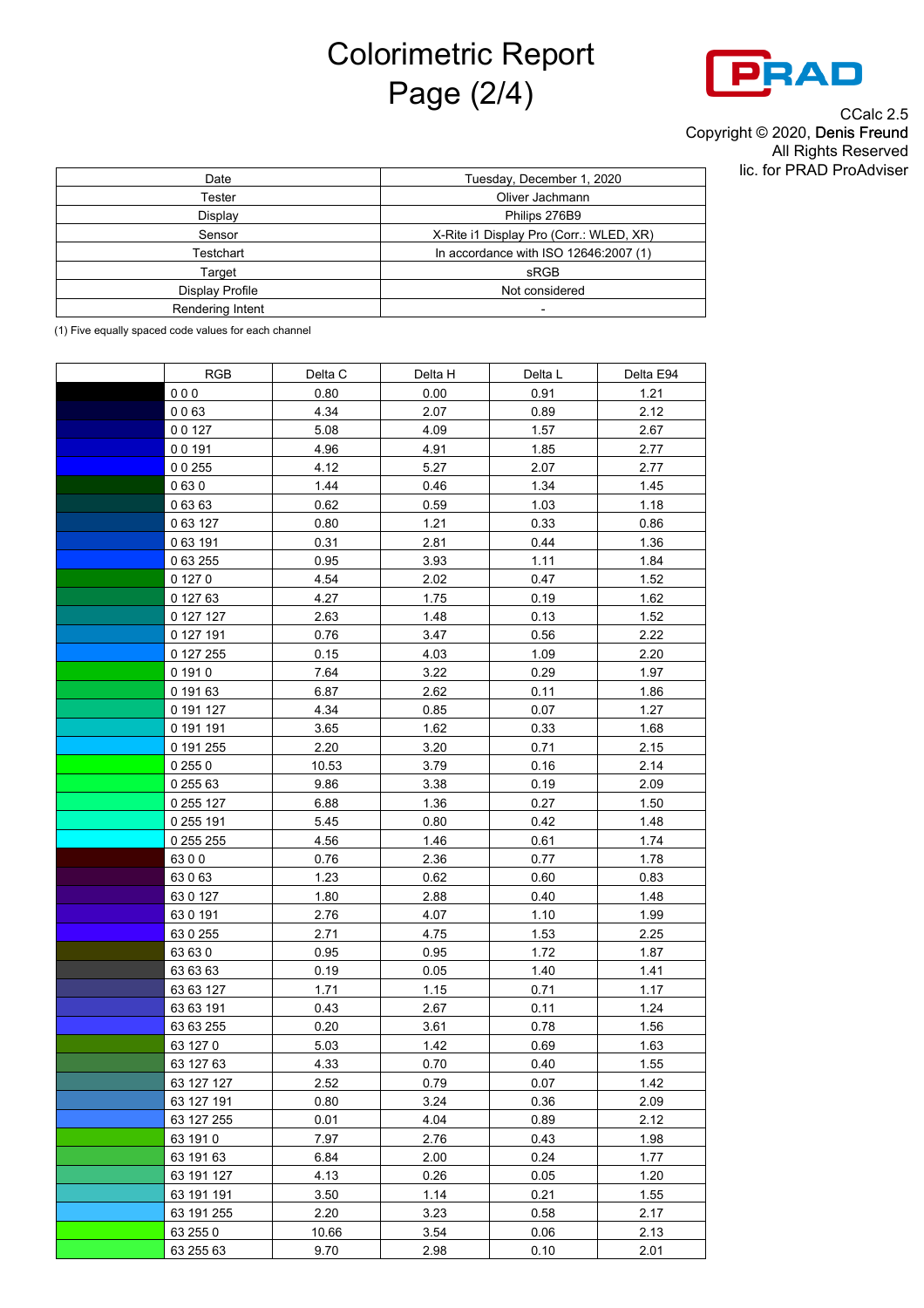## Colorimetric Report Page (3/4)



CCalc 2.5 Copyright © 2020, Denis Freund All Rights Reserved lic. for PRAD ProAdviser

| Tuesday, December 1, 2020               |
|-----------------------------------------|
| Oliver Jachmann                         |
| Philips 276B9                           |
| X-Rite i1 Display Pro (Corr.: WLED, XR) |
| In accordance with ISO 12646:2007 (1)   |
| sRGB                                    |
| Not considered                          |
|                                         |
|                                         |

(1) Five equally spaced code values for each channel

| <b>RGB</b>  | Delta C | Delta H | Delta L | Delta E94 |
|-------------|---------|---------|---------|-----------|
| 63 255 127  | 6.50    | 0.91    | 0.19    | 1.39      |
| 63 255 191  | 5.24    | 0.40    | 0.33    | 1.41      |
| 63 255 255  | 4.53    | 1.33    | 0.52    | 1.73      |
| 12700       | 3.72    | 1.69    | 1.13    | 1.75      |
| 127063      | 2.99    | 0.45    | 1.07    | 1.43      |
| 127 0 127   | 1.82    | 0.74    | 0.43    | 0.71      |
| 127 0 191   | 0.20    | 1.95    | 0.26    | 0.84      |
| 127 0 255   | 0.48    | 3.08    | 0.82    | 1.35      |
| 127 63 0    | 5.38    | 2.62    | 1.67    | 2.77      |
| 127 63 63   | 3.85    | 0.95    | 1.48    | 2.30      |
| 127 63 127  | 3.24    | 0.38    | 0.95    | 1.46      |
| 127 63 191  | 2.11    | 1.04    | 0.30    | 0.74      |
| 127 63 255  | 1.16    | 2.27    | 0.36    | 0.95      |
| 127 127 0   | 6.12    | 2.32    | 0.87    | 2.28      |
| 127 127 63  | 3.69    | 1.12    | 0.61    | 1.70      |
| 127 127 127 | 0.21    | 0.09    | 0.32    | 0.39      |
| 127 127 191 | 0.38    | 1.52    | 0.10    | 0.99      |
| 127 127 255 | 0.34    | 2.60    | 0.62    | 1.39      |
| 127 191 0   | 8.01    | 3.40    | 0.56    | 2.34      |
| 127 191 63  | 6.29    | 2.44    | 0.39    | 1.98      |
| 127 191 127 | 2.50    | 0.42    | 0.20    | 0.92      |
| 127 191 191 | 2.02    | 0.68    | 0.06    | 1.16      |
| 127 191 255 | 1.31    | 2.41    | 0.42    | 1.66      |
| 127 255 0   | 10.42   | 3.99    | 0.04    | 2.32      |
| 127 255 63  | 9.26    | 3.26    | 0.00    | 2.13      |
| 127 255 127 | 5.44    | 1.09    | 0.09    | 1.31      |
| 127 255 191 | 3.96    | 0.32    | 0.23    | 1.20      |
| 127 255 255 | 3.42    | 1.03    | 0.42    | 1.50      |
| 19100       | 9.95    | 1.99    | 1.44    | 2.68      |
| 191063      | 6.12    | 0.24    | 1.39    | 2.03      |
| 191 0 127   | 4.83    | 0.75    | 0.99    | 1.55      |
| 191 0 191   | 3.39    | 0.62    | 0.45    | 0.83      |
| 191 0 255   | 2.50    | 1.34    | 0.05    | 0.63      |
| 191 63 0    | 11.71   | 0.70    | 1.78    | 3.23      |
| 191 63 63   | 6.72    | 0.89    | 1.64    | 2.52      |
| 191 63 127  | 5.41    | 1.10    | 1.27    | 2.06      |
| 191 63 191  | 4.38    | 0.35    | 0.77    | 1.25      |
| 191 63 255  | 3.31    | 0.95    | 0.22    | 0.72      |
| 191 127 0   | 9.88    | 1.33    | 1.17    | 2.82      |
| 191 127 63  | 5.73    | 0.78    | 0.95    | 2.10      |
| 191 127 127 | 2.28    | 0.83    | 0.68    | 1.37      |
| 191 127 191 | 1.75    | 0.30    | 0.31    | 0.70      |
| 191 127 255 | 1.52    | 1.16    | 0.16    | 0.68      |
| 191 191 0   | 9.70    | 3.32    | 0.81    | 2.76      |
| 191 191 63  | 6.99    | 2.37    | 0.65    | 2.28      |
| 191 191 127 | 1.95    | 0.99    | 0.47    | 1.12      |
| 191 191 191 | 0.13    | 0.08    | 0.22    | 0.27      |